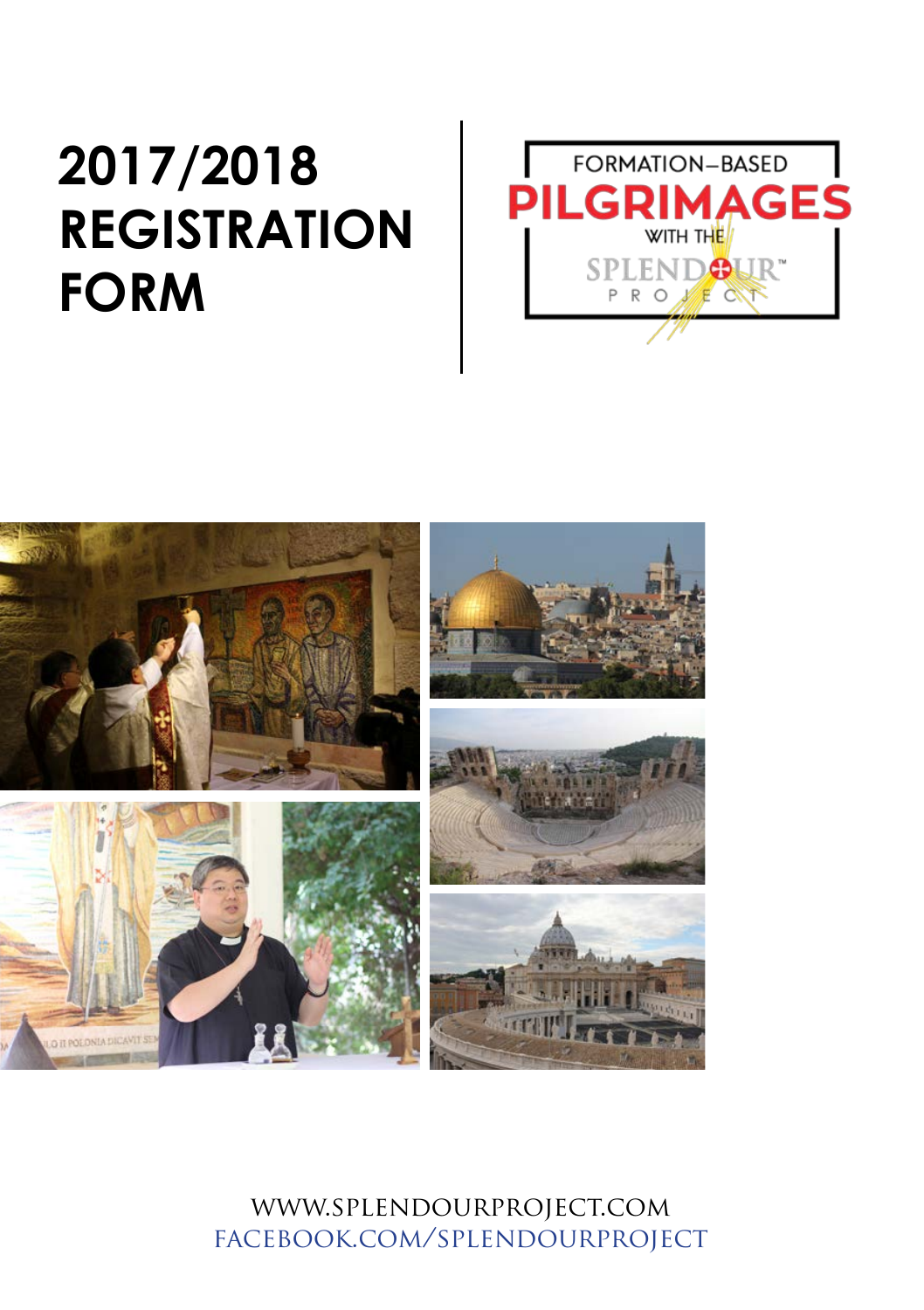# *Hello there!*

Thank you for considering to join one of our formation-based pilgrimages. The Splendour Team would like to invite you to read this document carefully to find out that we have your best interest in mind and truly care that you have a wonderful and fruitful pilgrimage. As you flip through the pages in detail, you will see that we are really keen to **protect** and **provide** for a faithful pilgrim like yourself.

In a nutshell, to register for any of our pilgrimages, all we need to begin with are as listed below:



Subsequent payments and other necessary documentations are stipulated in this document. Kindly go through it thoroughly.

For any form of assistance or further query, please don't hesitate to contact us at :

**(+6) 016.443.2783 (Matthew) pilgrimages@splendourproject.com**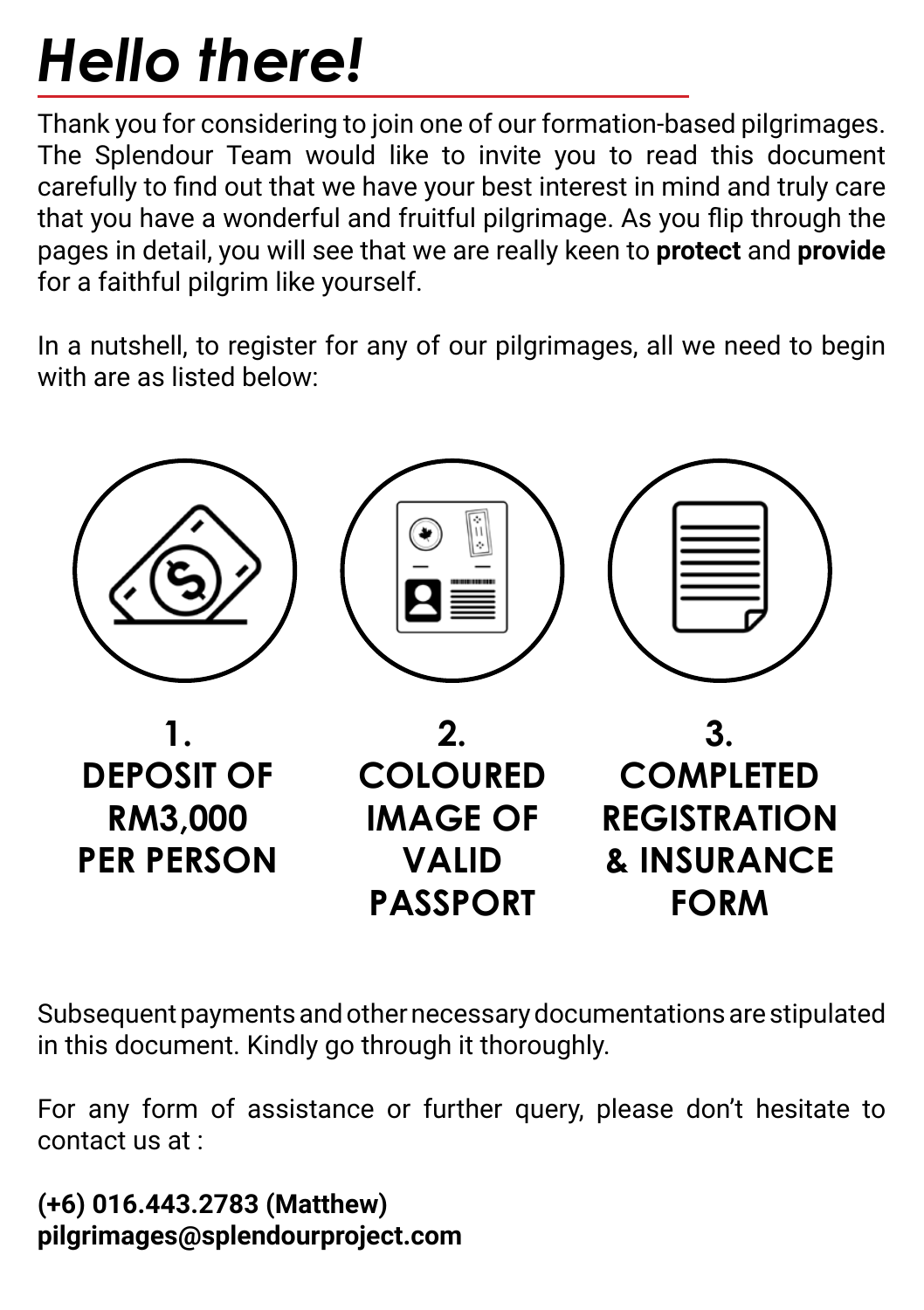## *Terms & Conditions*

#### **1. BOOKINGS AND DEPOSITS**

A deposit of MYR3,000 is required at the time of booking, and is refundable only if a trip is cancelled for a reason that is apparently due to the fault of the Organiser. To affect a booking, a 25% of the total cost of itinerary or the amount stipulated in the booking form as deposit, will be required. Payment of deposit however, does not guarantee a confirmed booking, as it is subject to the availability of air seats and ground arrangements (accommodation, sightseeing and tours, transfers and meals where applicable).

#### **2. BALANCE / FULL PAYMENT**

Balance for the confirmed booking must be paid either in full at least 4 months (120 days) prior to the date of departure or in two equal parts at least 4 months (120 days) and 2 months (60 days) prior to the date of departure. Failure to comply may result in an automatic cancellation and forfeiture of deposit paid or otherwise subject to prior agreement in writing.

#### **3. CANCELLATIONS**

Cancellation must be made in writing to avoid any misunderstanding. In the event of cancellation of tour reservation after settlement of deposits and /or full payment the following charges will apply:

| <b>Period prior to tour</b> | <b>Cancellation fee</b> |
|-----------------------------|-------------------------|
| commencement                | (% of Package Price)    |
| More than 60 days           | <b>Deposit</b>          |
| 51 to 60 days               | 50%                     |
| 31 to 50 days               | 75%                     |
| 30 days or less             | 100%                    |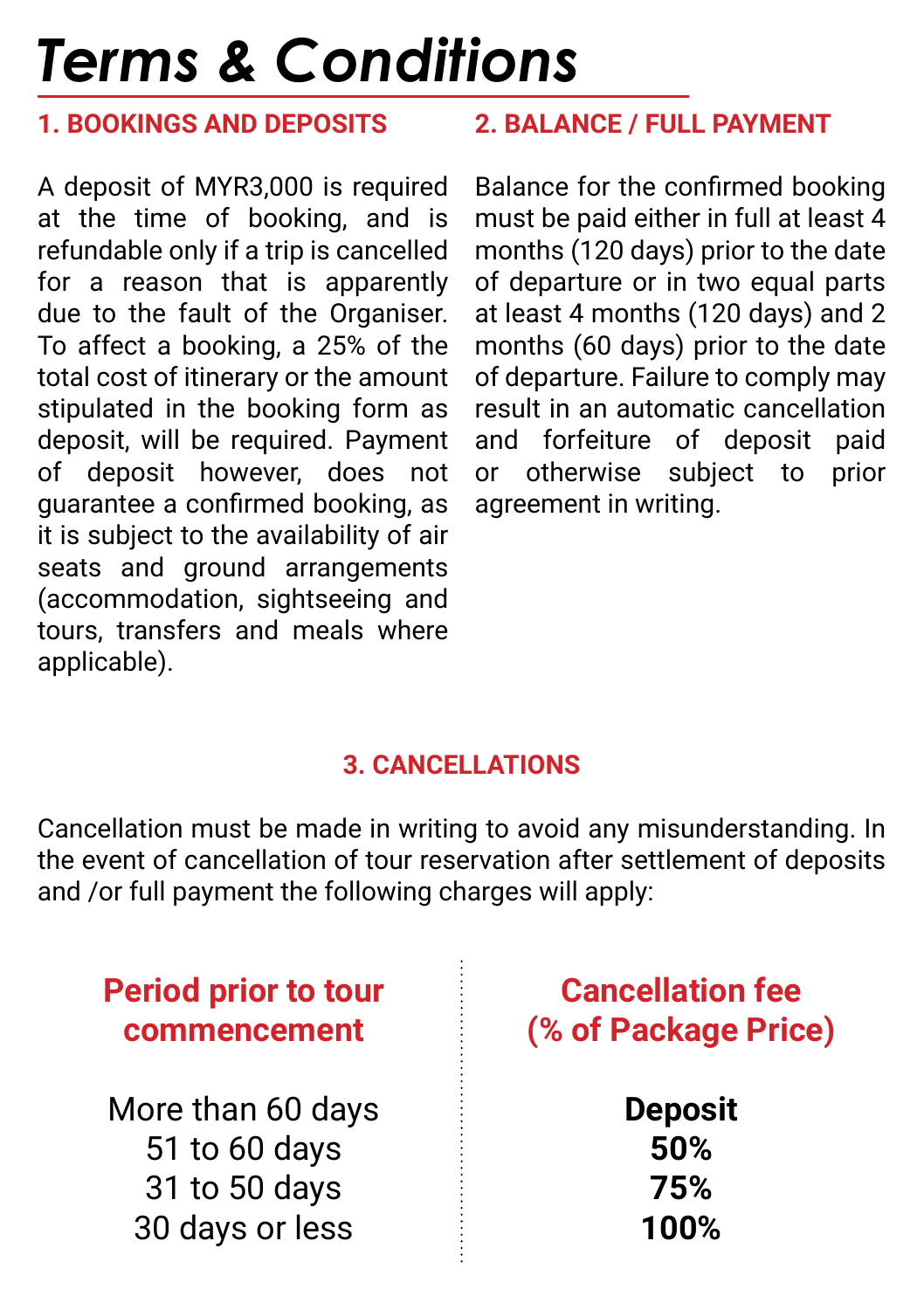#### **4. UNAVOIDABLE ALTERATIONS**

The Organiser reserves the right to omit and/or change the components of a tour, including dates of a tour, should conditions necessitate or to offer substitutes of similar value with or without prior notice. This applies to flights, accommodation, sightseeing and tours, transport, meals and the services of an accompanying tour manager.

#### **5. FORCE MAJEURE**

The Organiser shall not be responsible for any injury, damage, loss, delay, additional expense or inconvenience caused directly or indirectly to tour member by force majeure or other events which are beyond the Organiser's control, such as war, civil disturbance, fire, floods, unusually severe weather, acts of God, acts of Government or broken machinery or equipment as a part of the tour.

#### **6. PASSPORTS / VISAS**

It is the responsibility of the tour member to ensure that his/her passport has at least 6 months' validity prior to a trip's commencement and that relevant entry visa(s) have been applied for and obtained prior to the date of departure. Should the application

be rejected and the tour member unable to travel, refund will be made but subject to Item 3. Foreign passport holders should be responsible for their own re-entry permit/visa into Malaysia.

#### **7. REFUNDS / UNUSED SERVICES**

No refunds can be made in respect of meals, sightseeing and tours, accommodation or any other services which are included in the tour price but not utilised by tour member.

#### **8. TOUR PRICES**

Tour prices are subject to change due to increase in airfares, hotel rates, exchange rates, government tax, etc with or without prior notice. In event that the final number of persons is reduced from the original number quoted for, the tour fare is subject to change according to a revised fare based on the actual number in the group. Tour prices do not include visa application fees for non-Malaysian passport holders.

#### **9. SINGLE TOUR PRICE**

For single tour member travelling alone, the single tour price must be paid, either by choice or circumstance.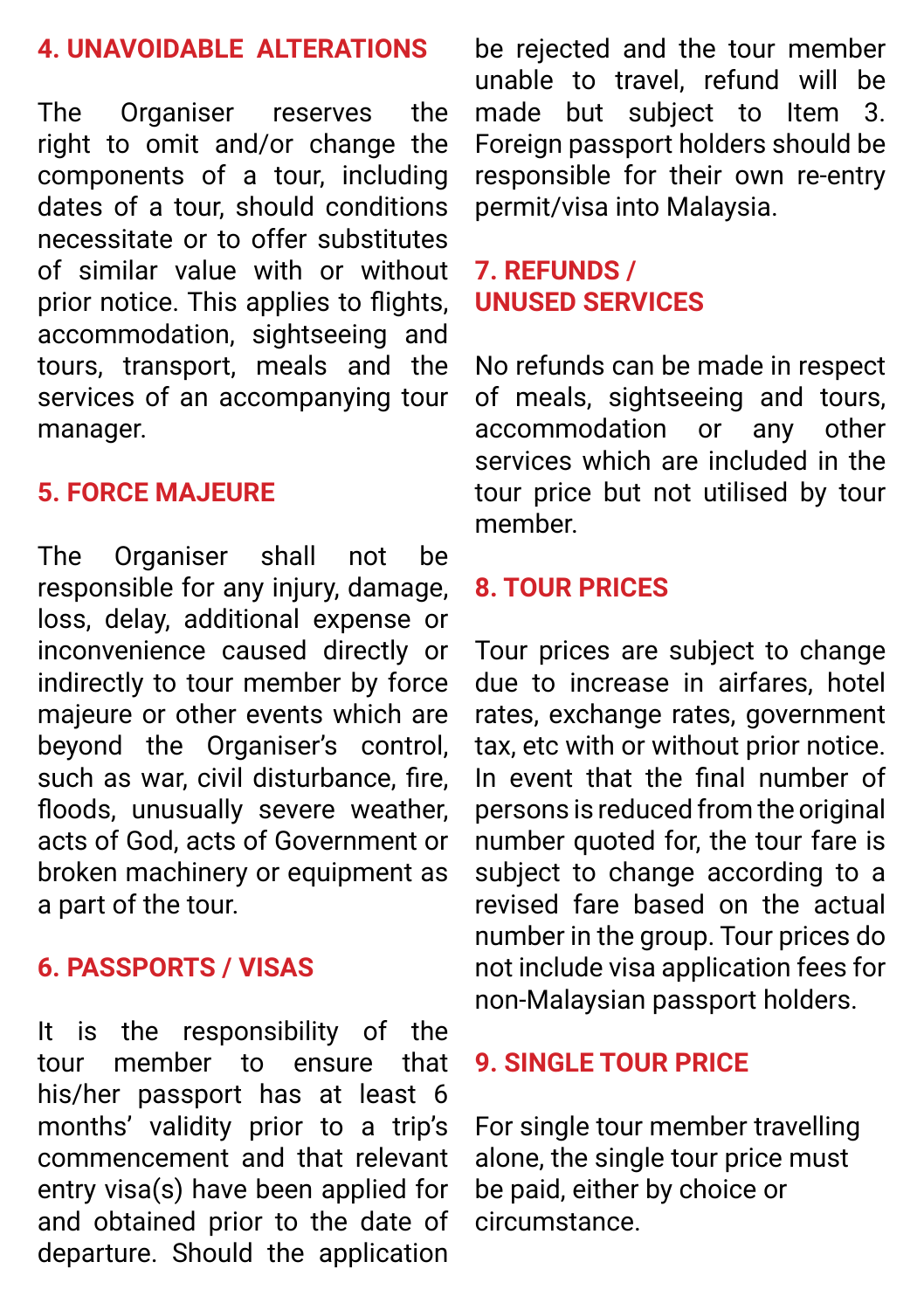#### **10. AIR TICKET AND EXTENSION OF STAY**

Air ticket is a special ticket restricted to respective airlines. It is nonendorsable, non-transferable, non-<br>rerouteable and non-refundable rerouteable and (inclusive of unutilised sector). Any alteration from the original itinerary is the sole responsibility of the tour member and the alteration is subject to the validity of the air ticket. The Organiser and its associated agents will not be held responsible for any inconveniences caused and /or any extra expenses incurred.

#### **11. BAGGAGE**

Each tour member is allowed to check in with ONE suitcase luggage not exceeding 23 kilograms on all commercial scheduled flights. The Organiser assumes no liability for any damage or loss of baggage (this is usually covered by the respective airlines or the travel insurance).

#### **12. MEDIA PRODUCTION**

The Organiser reserves the right to utilise any form of media production, including but not limited to photographs and video footages taken during the tour for publicity purpose.

#### **13. TRAVEL INSURANCE**

Purchase of a comprehensive travel insurance policy is strongly recommended, even though it is not included in the tour package for non-Malaysian passport holders. Malaysian passport holders and permanent residents are usually covered under group insurance.

#### **14. HEALTH**

All tour members are advised to seek medical advice before traveling.

#### **15. RESPONSIBILITY**

The Organiser and its associated agents act only as agents for transportation companies, hotel contractors and other principals. We accept no responsibility for injuries, damage, accident, loss, delay, quarantine, theft, custom regulations, strikes, deportation or refusal of entry immigration authorities resulting from improper travel documents, possession of unlawful items or irregularities that may be caused to person or property. Any losses or expenses are the responsibility of the participants. All proper travel documentation is the sole responsibility of the participants. Every tour member will be regarded in every aspect as carrying his /her own risk.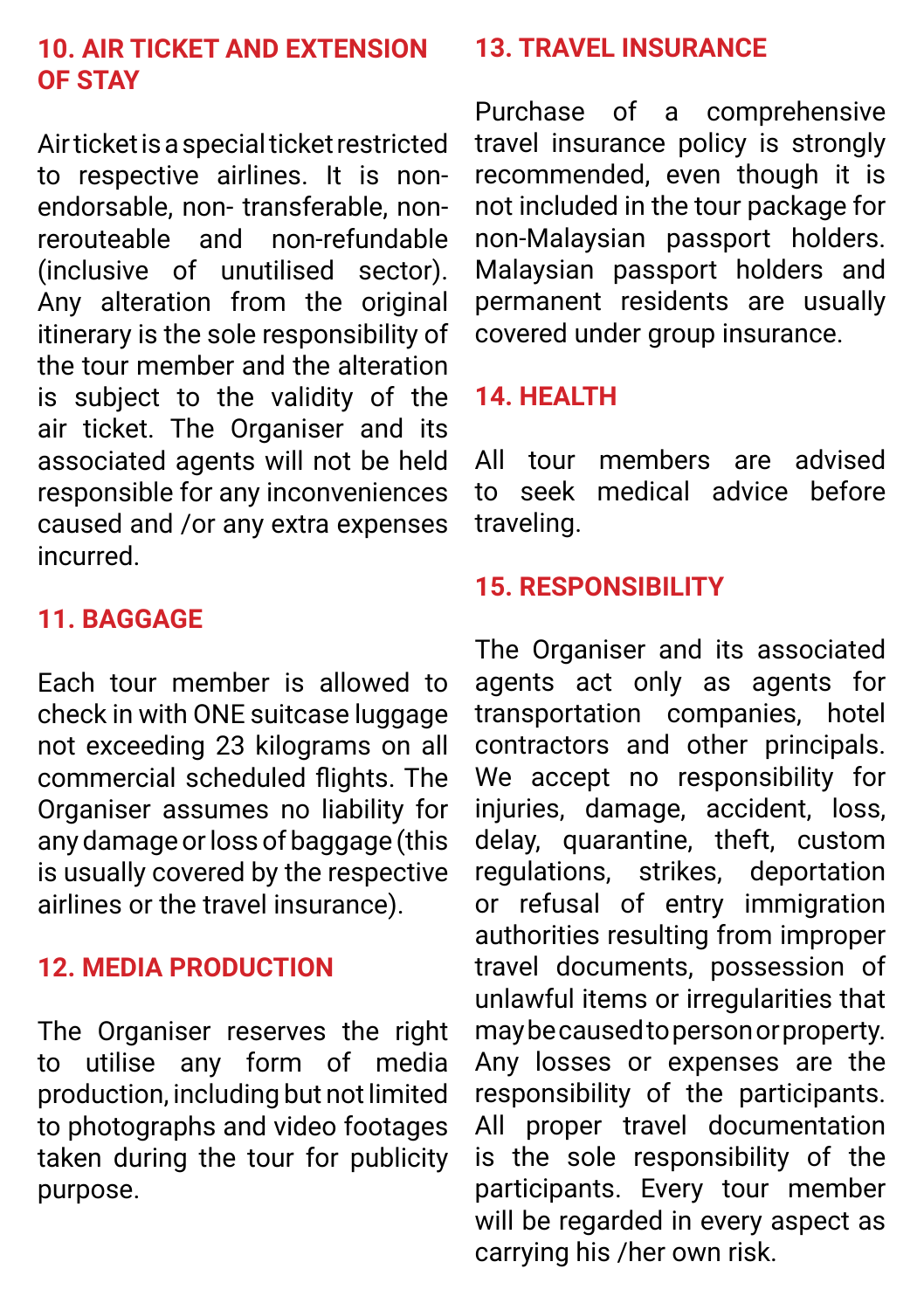Should there be any tour member exhibiting conduct during the tour that is deemed unreasonable and detrimental to the well-being and safety of other tour members and the smooth running of the tour, the tour manager is given full discretion to (1) deal with such person and / or (2) ask such a person to leave the tour. The decision of the tour manager is final and conclusive and the Organiser will not be responsible for making refunds on any uncompleted part of the tour.

The Organiser will not be held responsible if any tour member is prevented from traveling on an aircraft in the event that it is the opinion of any person in authority at the airport that the tour member appears to be intoxicated or drug afflicted and is deemed likely to cause discomfort to other passengers. Full cancellation charge will apply and no refund will be given. Any extra costs incurred in respect of alternative arrangements made will be borne by the tour member concerned.

The Organiser cannot accept any liability for the actions of those concerned with any aspect of optional sightseeing tours and other services bought and provided locally over which the Organiser has no direct control.

#### **16. LIABILITY**

It is expressly agreed between the tour member and the Organiser that all courses of action shall be at all times guided by legal jurisdiction which is applicable within the territory of Malaysia regardless of the place or country in which a cause of action arises.

#### **17. CHANGE OF TERMS AND CONDITIONS**

Terms and conditions stipulated in this form are subject to change without prior notice, but always done with due regard to the common good of all tour members.

**\*In order to avoid confusion, we advise for pilgrims to refrain from attempting to liaise with our appointed travel agents. Trips are organised and managed by the Splendour Project, and pilgrims are advised to communicate directly with our Communications Manager (Matthew).**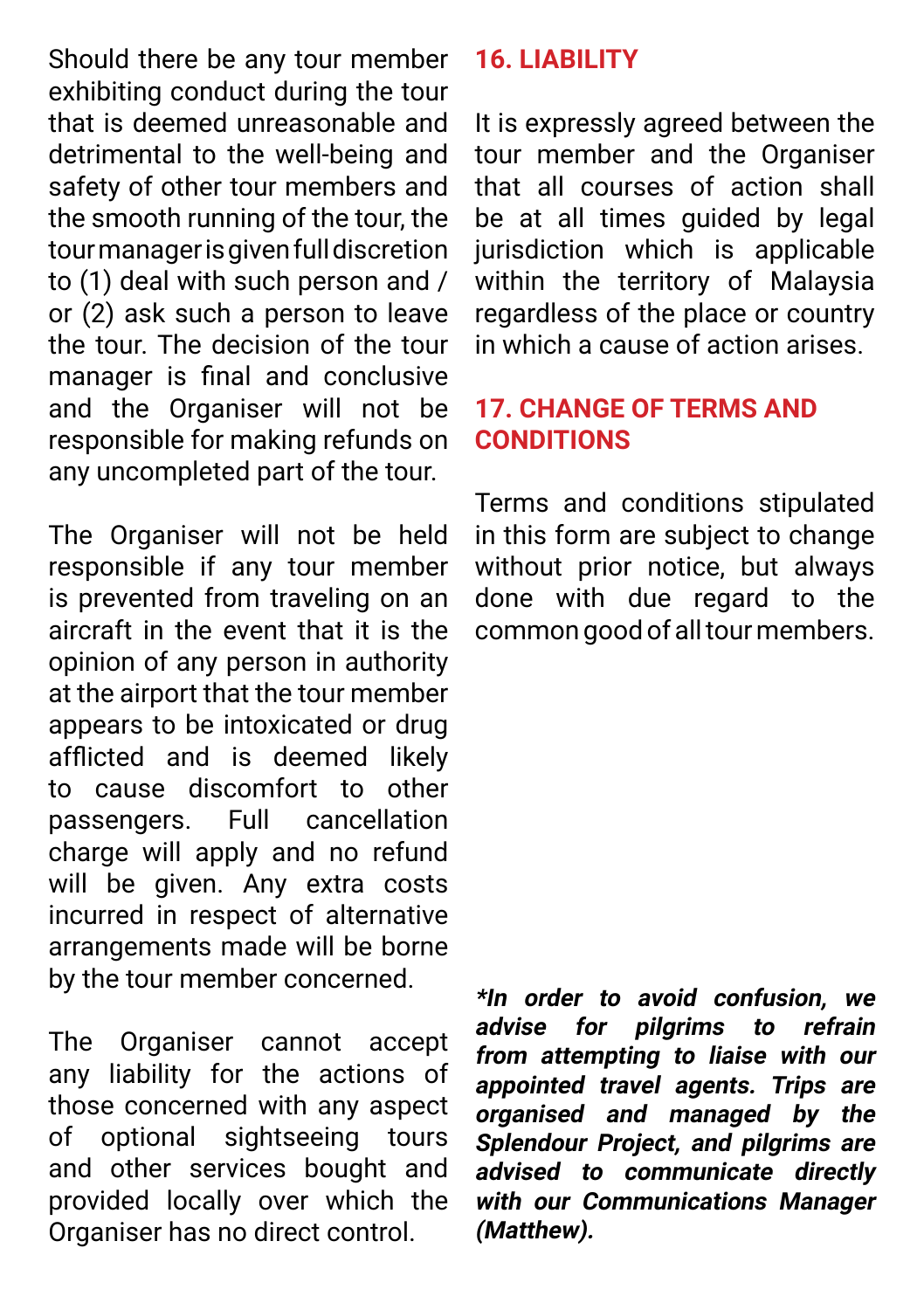# *Payment Matters*

1. Your payment schedule is as follows:

- RM3,000 on booking. submitted together with this form
- 50%of the balance, payable 4 months (120 days) before departure date
- Final 50% of the balance, settled 2 months (60 days) before departure date

#### **Note: Registration is confirmed only upon payment of the deposit.**

- 2. Possible modes of payment:
- Cash or crossed cheque (payable to **CAPRICORN TRAVEL SERVICES SDN BHD**)
- Direct Transfer to Maybank Account No.**512316621821**

Account name: **CAPRICORN TRAVEL SERVICES SDN BHD**

Branch: **Bandar Sunway** Swift code for overseas transfer: **MRRFMYKL** 

3. Kindly email or WhatsApp us your payment slips as proof of payment. Payment receipts will be issued upon verification of payment.

4. Please submit coloured images of your passports with 6 months validity from date of travel.

5. Kindly submit the registration and insurance form including the stipulated documents above to us according to the contacts provided below. Submissions via WhatsApp are also accepted.

### **Email:**

pilgrimages@splendourproject.com

### **WhatsApp:**

6.016.4432.783 (Matthew)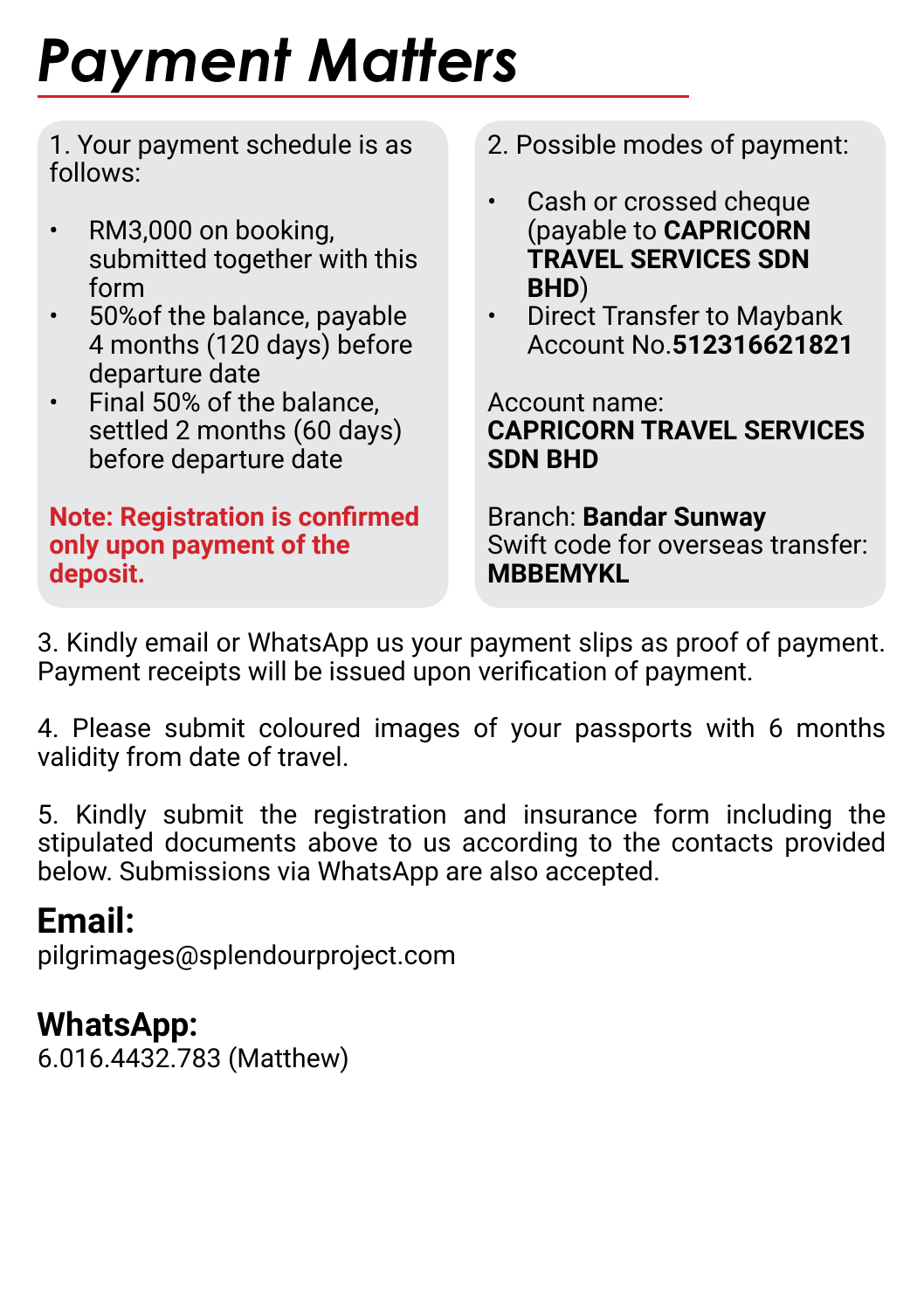## *Insurance Coverage*

**Holders of Malaysian passports** (or Permanent Residents or those on Malaysian Work Permit) are fully insured under the group insurance policy, which covers everything that travel insurance usually covers.

**Holders of non-Malaysian passports** cannot be insured under the group insurance policy. We advise that they acquire insurance coverage from their own countries of residence. Alternatively, should they require our assistance, they can be insured with another scheme (at a negligible extra charge), and this scheme is available under the condition that they follow our tour departure from the Kuala Lumpur International Airport.

#### **\*WE STRONGLY ADVISE FOR ALL PILGRIMS WHO ARE NON-MALAYSIAN PASSPORT HOLDERS TO OBTAIN COMPREHENSIVE INSURANCE COVERAGE.**